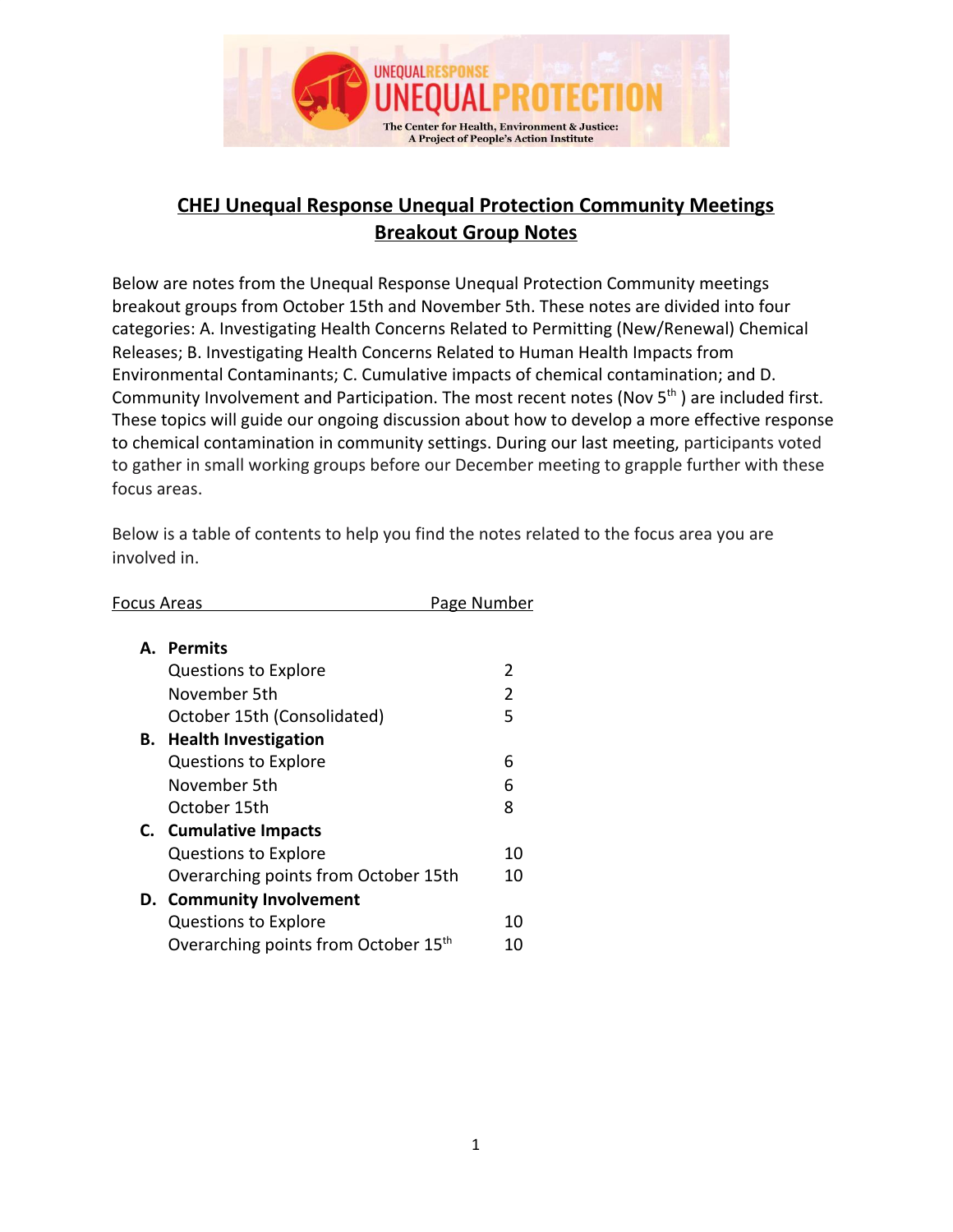# Working Groups - CHEJ Staff Contact Information

| <b>Permits</b>                                           | <b>Health Investigation</b>                                            |
|----------------------------------------------------------|------------------------------------------------------------------------|
| Facilitator: Teresa Mills tmills@chej.org                | Facilitator: Stephen Lester slester@chej.org                           |
| Note Taker: Ruth Rodriguez<br>ruthrod1220@gmail.com      | Note Taker: Ben Silver<br>benjaminredsox@gmail.com                     |
|                                                          |                                                                        |
| <b>Cumulative Impacts</b>                                | <b>Community Involvement</b>                                           |
| <b>Facilitator: Mihir Vohra</b><br>mihir.vohra@gmail.com | Facilitator: Teresa Mills tmills@chej.org<br>Note Taker: Leija Helling |

# **GROUP A: Investigating Health Concerns Related to Permitting (New/Renewal) Chemical Releases**

# **Questions to Explore**

- How do you inform the community when a company applies for a permit? (Flyers, door-to-door... notification beyond normal newspaper posting)
- What emission/release information do you want the company to disclose about their operations when applying for a permit? (What are they doing now? And what burden will they add in the future? Include a radius outside of the facility/fence-line?)
- What would the environmental monitoring look like that you would want to see installed at the time a company applies for a permit? (Background monitoring to measure what's in the environment now)
- How do we make sure that reporting on monitoring is accurate and timely?

# **Meeting Date: November 5, 2020 - Investigating Health Concerns Related To Permitting (Notes)**

What would a health investigation related to all permits look like if community leaders were involved?

**How do you inform the community when a company applies for a permit? (Flyers, door-to-door**… **notification beyond normal newspaper posting)**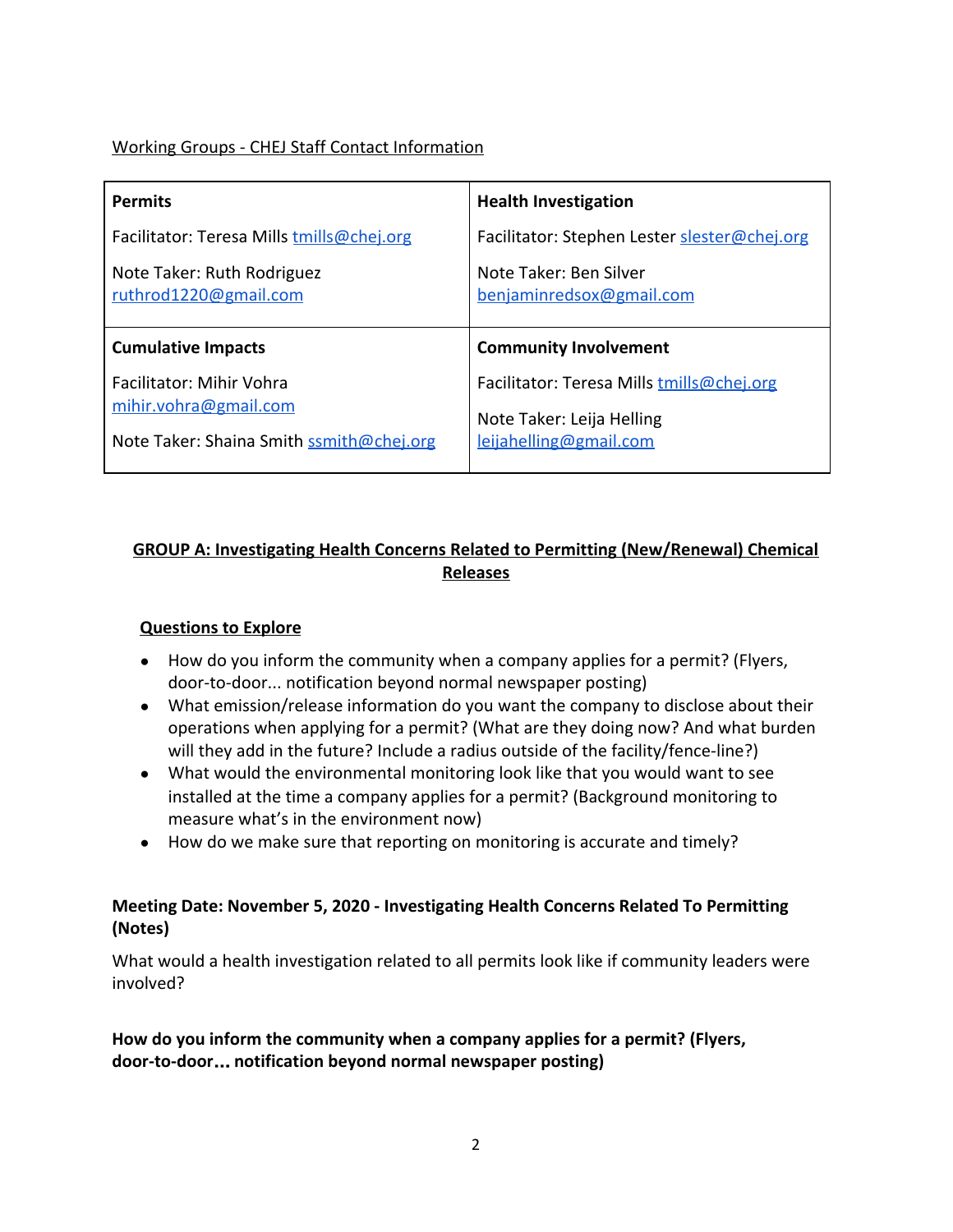Lou: like zoning—put up a sign that people will pass by every day

Lee Ann: there is only a *level* of transparency, newspaper was reporting but needs to be more info out there for the community

Teresa: company provides contact information for questions

Michael: Local governments need to 1) be informed by the agency and 2) post about it on social media. They should send out texts to constituents in the area if possible.

City is the best communicator to the community, but city doesn't always know. Companies should notify local government so they can notify people

Newspaper notice should be required

Gustavo: push alerts or text alerts on phones

Local government could send these out within a certain radius. Right now responsibility is falling on local groups to send these texts/alerts.

Lee Ann: community voice in zoning decisions, more on the frontlines/in the preliminary steps

Teresa: local/state emergency planning committee another option, they get the information first. They are required to have a public representative.

Lou: *permanent* way to notify communities about contamination or potential polluter

"blue-lining" – draw a line around a new or existing facility as a warning

Teresa: companies should be required to notify every household within a certain radius, within watershed, etc. (everyone who will be impacted), with a physical letter, etc. They have access to VAN just like activists do…

Gustavo: when a "registered sex offender" moves into the neighborhood, you get an alert. Why not require them for a "registered polluter"? This is a right to know.

# **Teresa: oftentimes, public is given 15 days after a notice to make a comment. Is this enough?**

# **Expecting citizens to make technical comments in short time frame. Is that reasonable?**

Michael: no, we always request an extension

Should grant requests for extensions and public hearings by default

Teresa: we should ask for more days. We should have a science group to help citizens.

Mary: accessibility concerns

# **What emissions/release information do you want the company to disclose about their operations when applying for a permit? (What are they doing now? And what burden will they add in the future? Include a radius outside of the facility/fence-line)**

Lee Ann: see company's history of operation in other locations, how they have impacted other communities they've been in

Explore not just economic impact but environmental impact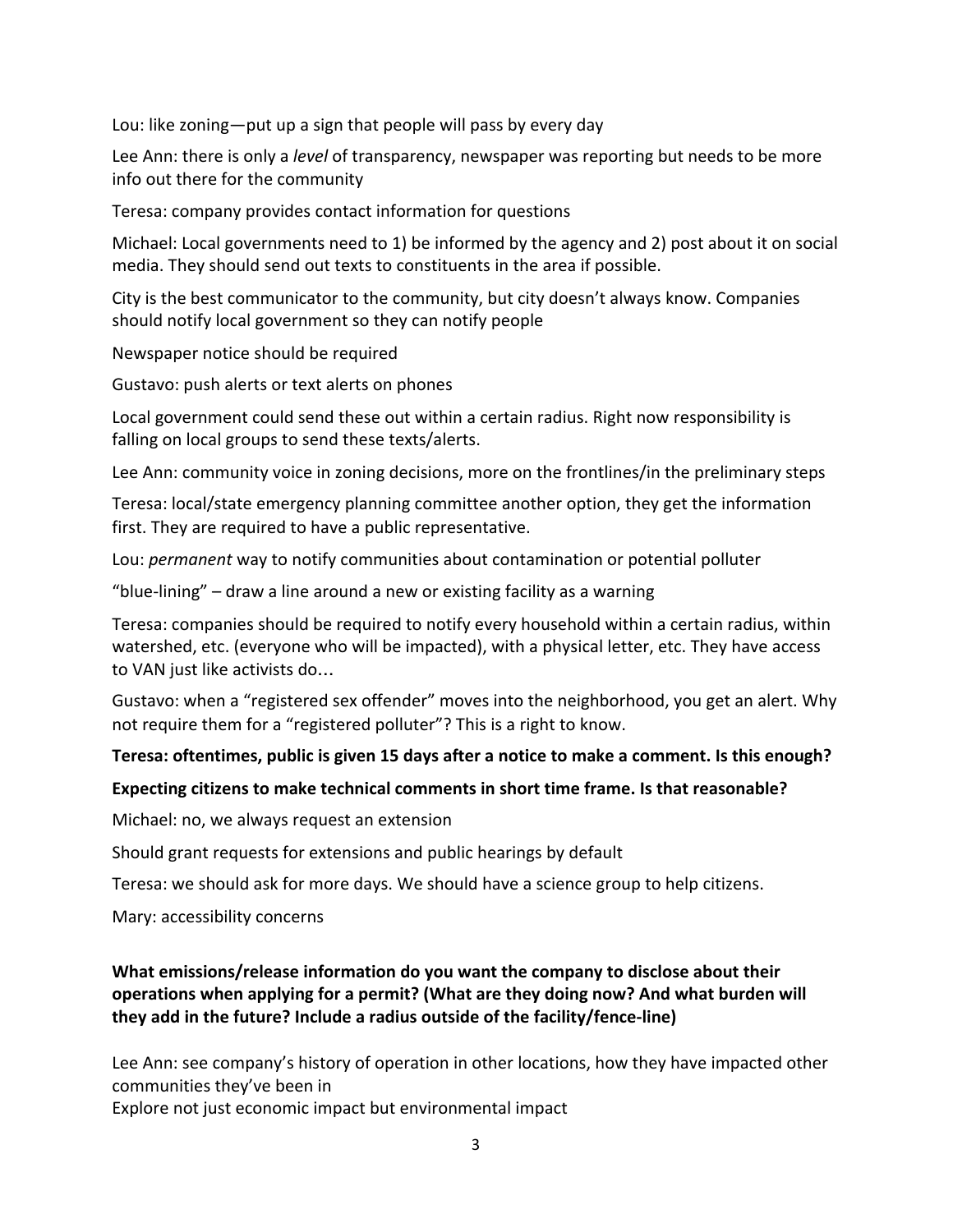Michael: There needs to be a summary sheet taken from the permit with PTE (e.g., amount of each criteria pollutants and specific air toxics) as well as the human health effects. Fact sheet

Teresa: Ohio does a version of this, but "it sucks." To improve: have a citizen review and edit it. Their information is too general. Need to focus more on health.

Lee Ann: ask companies coming into communities – why is anything that's known to be toxic/carcinogenic allowable? Push against "allowable limits"

Teresa: if a health problem in a community is under investigation, no new permits, *duh*

# **What would the environmental monitoring look like that you would want to see installed at the time a company applies for a permit? (Background monitoring to measure what's in the environment now)**

Lee Ann: yes, there should be all kinds of testing before to establish a baseline. Not sure how long

Lou: ambient monitoring necessary. It's not currently done, for air permits for example. Different from emissions monitor: ambient measures what people are breathing. Need expectation that there is monitoring before and after, and for existing facilities Needs to be widespread and extensive, in most urban and some rural areas For example, states are attempting particulate matter monitoring right now Michael agrees ^ Teresa: required for a full year because seasons have affect Lou: should be required under Clean Air Act

Teresa: needs to be a requirement, esp. in communities already under investigation for health issues

Minor source\*\*

# **Validation of monitoring? (How do we make sure that reporting on monitoring is accurate and timely?)**

Teresa: this is a big problem everywhere. Definitely in Ohio e.g. Alonzo Spencer

When companies are trying to get into a community, they'll do everything they can to get a permit

Lou: monitoring needs to be independent

Lee Ann: used independent technical advisor to interpret results, so that Lee Ann could go to EPA and ask for monitoring in necessary areas (company will cut corners)

Holding accountable falls on the citizens, we have to advocate and always be on top of it

Teresa: suggestion—technical advisor vetted by the local community paid for by the company

Lee Ann: this is what happened for us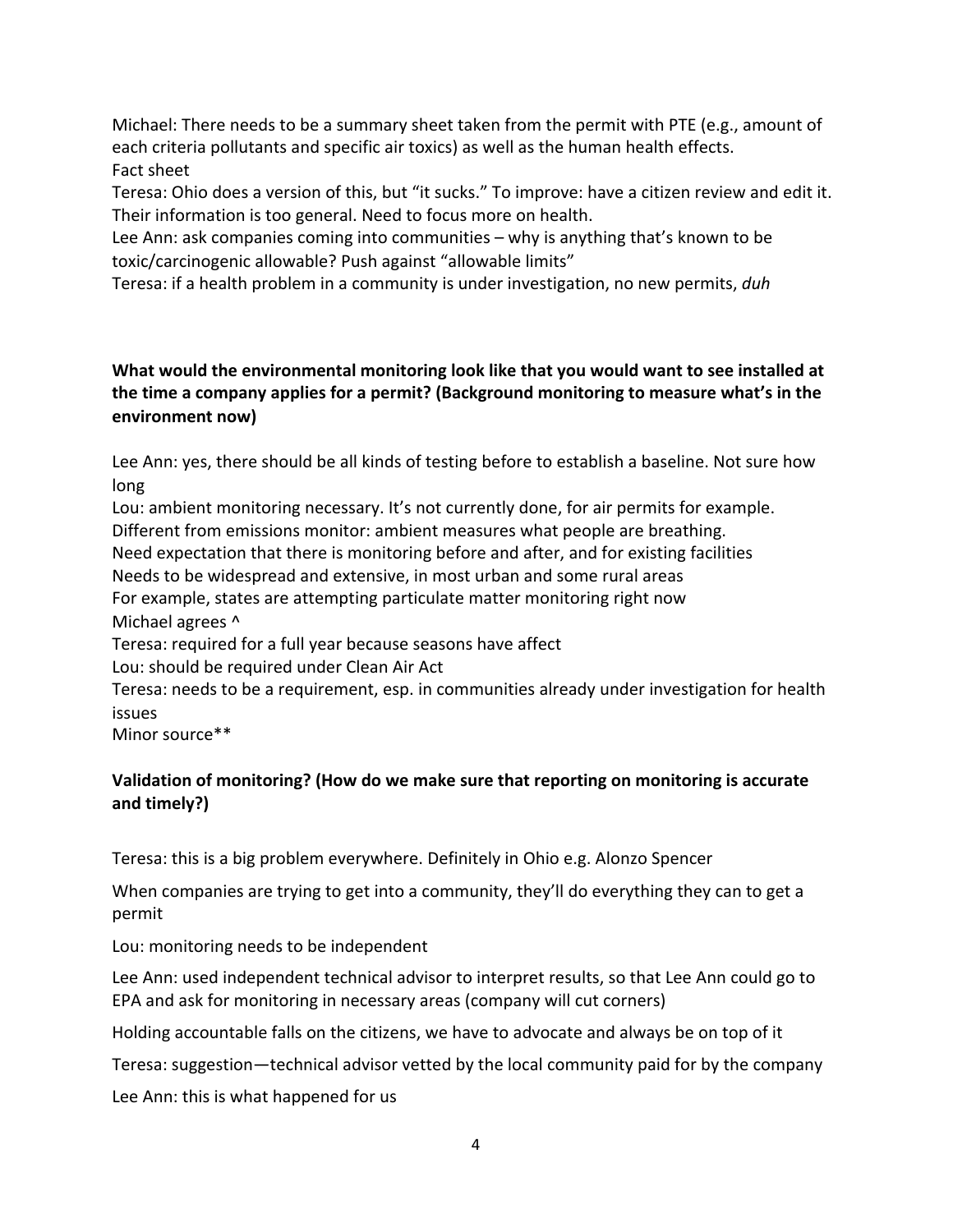# **Teresa: different types of permits—air, water, soil, Superfund sites**…**. Does anything need to be adjusted for each of these scenarios?**

Lee Ann: our chemical goes to the bedrock—considerations for specific chemicals and how they behave

Teresa: you can test the surface and groundwater but you won't find the chemicals that are heaviest

Teresa: baseline texting for current conditions of the property for soil and groundwater, on site and off site—make this bigger than just air

Michael: off-site is key, maybe within a quarter of a mile

Lou: environmental patrols to set up pollution traps akin to speed traps (defund the police  $\circ$ )

Agreement from the crowd

Teresa: "if you don't want to find it, don't look for it." Monitors aren't calibrated for the right chemicals, etc.

# **Meeting date: October 15, 2020 - Investigating Health Concerns Related to Permitting**

#### **(Consolidated Notes)**

**Transparency** 

- Inform community when a company applies for a permit
- Company transparency with community about what they are producing
- Look into company background, compliance history, when permits applied for
- Involvement of community in decision making process
- Generate a timeline for the permitting process
- Transparency of the rationale of how decision was reached to issue a permit

Environmental monitoring

- As part of permitting process, start baseline environmental monitoring
- (air, water and land) as soon as permit application is submitted
- If a company wants to expand, they are supposed to monitor emissions. They must model the total emission, not just the increase

Evaluating health status and impacts

- Is the community already overburdened?
- Evaluate cumulative health impact of contamination overtime
- (multiple chemicals, multiple sites, multiple industries, etc.)
- Involve communities in defining the health question(s) raised and
- designing the study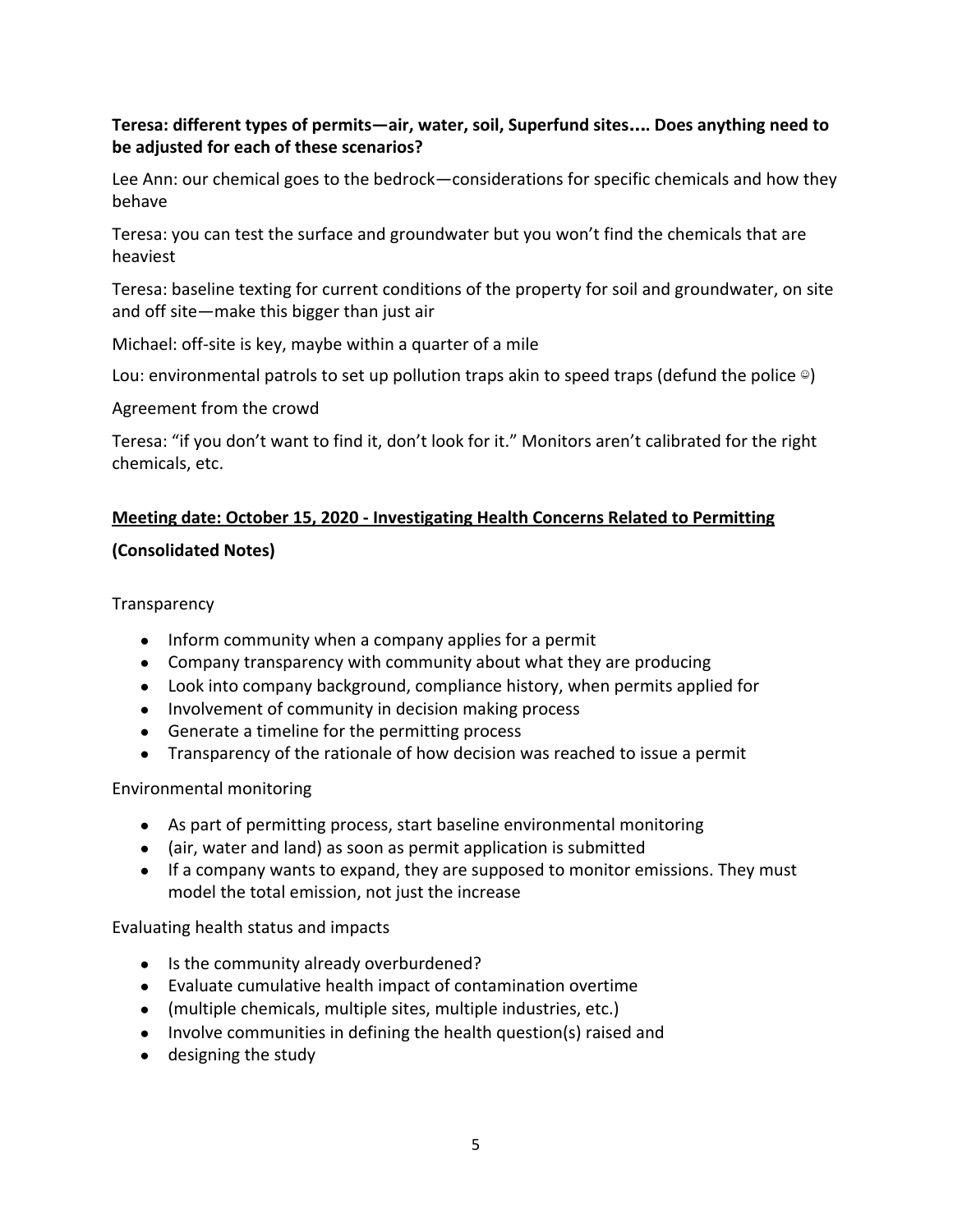# **GROUP B. Investigating Health Concerns Related to Human Health Impacts from Environmental Contaminants**

# **Questions to Explore**

- What would qualify a community to be investigated due to ongoing pollution or existing environmental contamination, including legacy contamination? (Triggered by residents – an application/request?)
- How would you involve communities in defining the health question(s) raised and designing the study?
- How do we determine whether there is a plausible reason related to environmental chemicals why people are having out-of-the-ordinary numbers of illnesses in the community?
- What information do you think is important to answer this question? (What does this mean? What do we need?)

### **Meeting Date: November 5, 202 - Investigating Health Concerns Related to Human Health Impacts from Environmental Contaminants (Notes)**

Topic: What would a health investigation look like if community leaders could dictate the parameters?

# **What would qualify a community to be investigated - what triggers an investigation**

Melissa

- Involve people and harness the media
- Putting pressure on elected officials
- In her case, they used imagery of rashes to generate outrage around the world

# Yomi

- Public exposing health implications of not investigating exposure
- Don't allow health problems to be covered up

Pam

- Need to take seriously the concerns of community members seeing early signs of health crisis
- Takes years for people to believe claim
- Creation of an early warning system so communities aren't taken seriously too late
- $\circ$  Takes too long right now because of political inertia and bureaucratic logistic Stephen
	- People drive change- but specifically who? How many people? Through what mechanism (i.e., petition)

Yomi

- How can we push efforts to drive action?
- Need someone in the community to take on the role of the communicator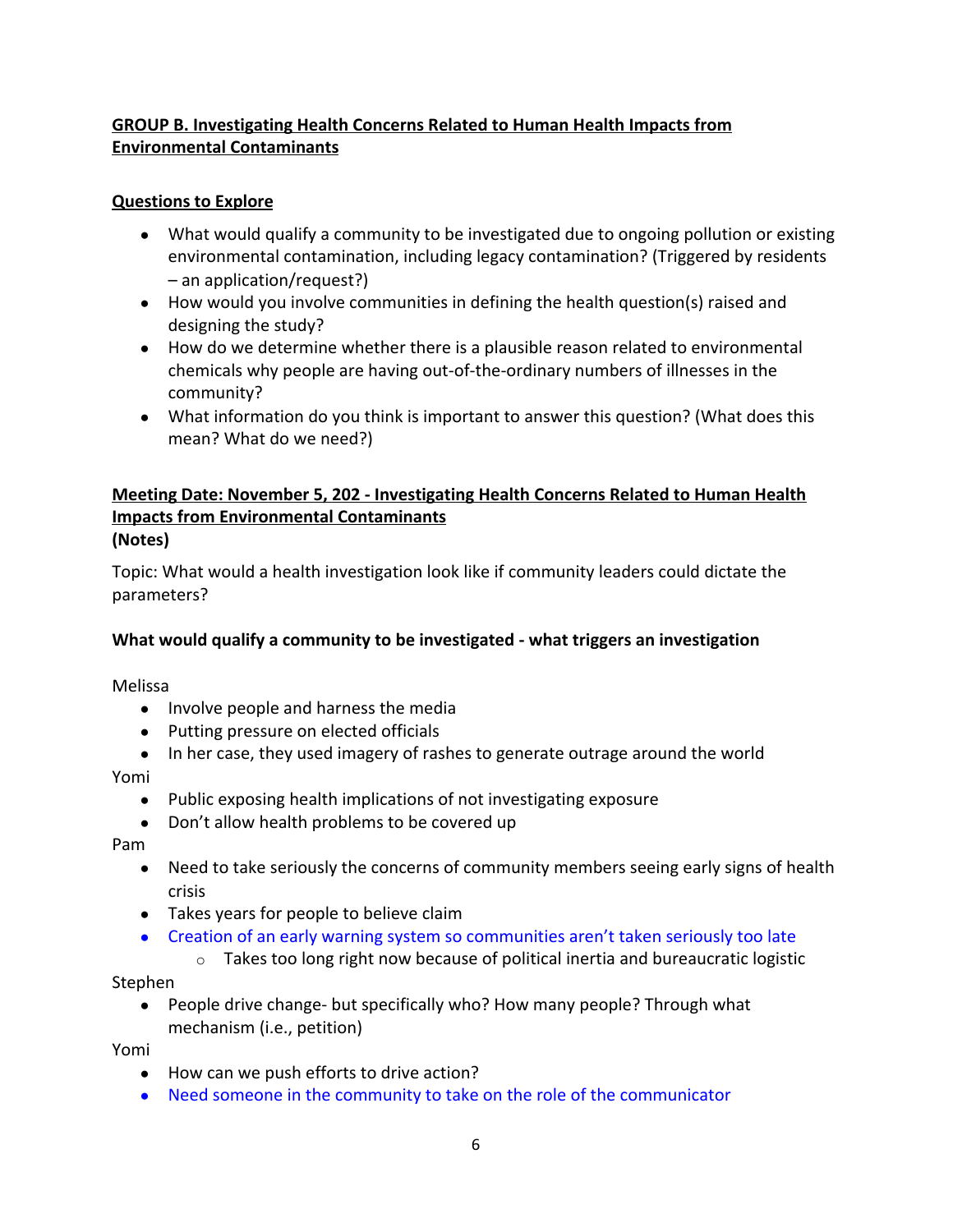- Communicate in causes government action to be community driven
- Clear communication of the problem and consequent action steps

(Stephen revisited Pam's early warning system)

Yomi

- Define what early warning system is in order to Institute paradigm shift
- Need to act early out of caution

Stephen

- Trigger cannot be communities forced to prove conditions caused by chemicals
- Currently, ATSDR will investigate if certain number of people sign a petition action dependent on political will

#### **How do we involve communities in defining the health questions in a study?**

Yomi

#### ● Something not statistically significant can still be causing harm

Pamela

- Use local and traditional knowledge designing study not just about stats/data.
- Individual observations matter

Yomi

- Local knowledge can also drive and give context to data collection
- Mutual respect between community and scientists/ gov officials

Melissa

- Communication essential to make sure community and scientists on same page scientists tend to focus on specific COI and not the resulting health impacts
	- $\circ$  In her community, not everyone focused on the same topic (lead vs. hair loss)
- Experts role should be to listen and answer community question

Yomi

● Implement communication and listening skills into experts training

Pamela

- Require experts to participate training program that emphasizes community knowledge into the data collection process
- Design of investigation should result from communication between experts/communities

Stephen

• Experts shouldn't ignore community and redefine the questions of the study Melissa

- Outline what the community wants to see
- Clarify community rights during investigation ex. who owns what data
- Apply IRB guidelines to ensure community has rights during investigation (data ownership, keeping community informed, preventing community harm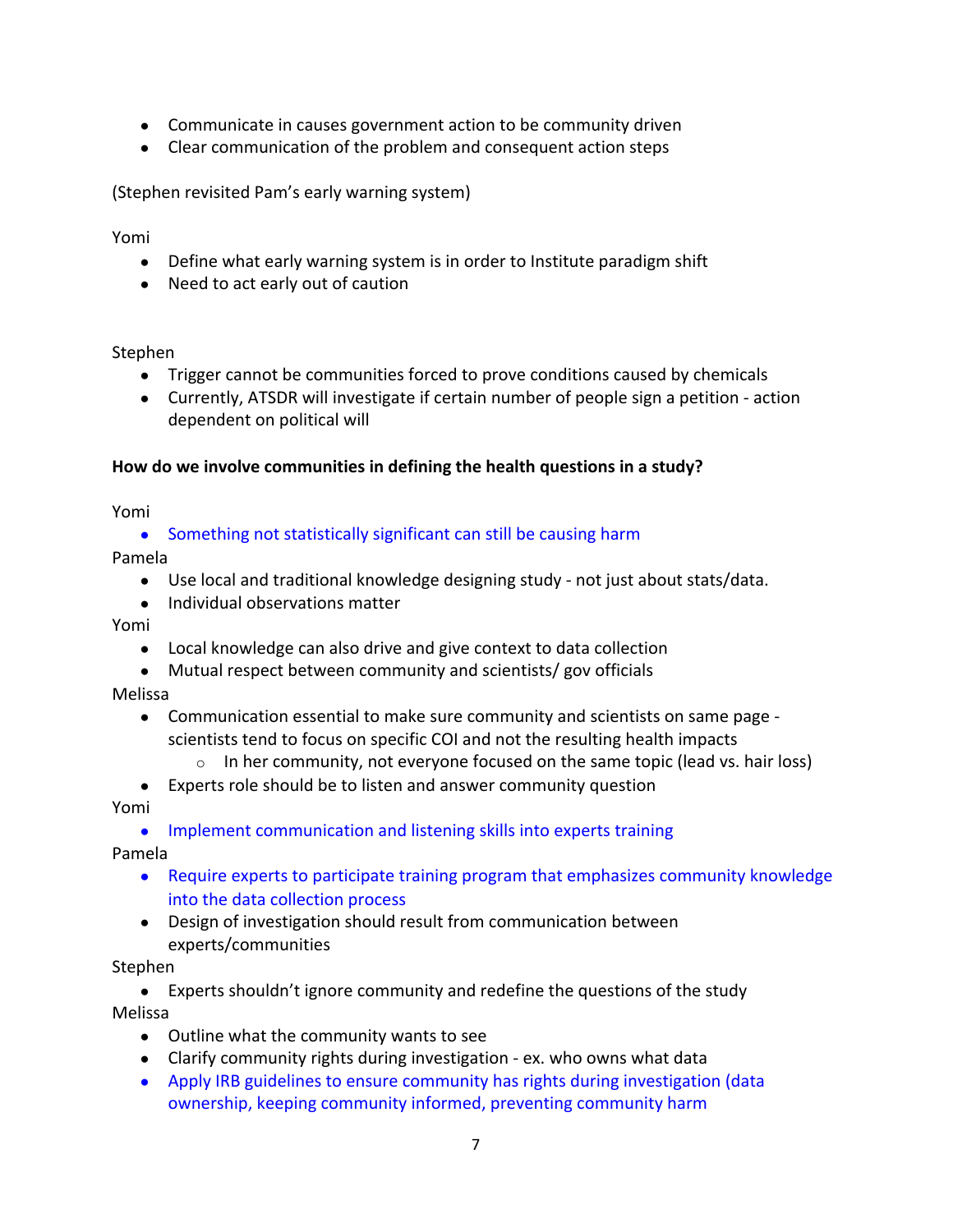- Place for community members to turn to if things go wrong -- system of accountability Stephen
	- Pay for scientist to work with communities during study, ensure investigation is going smoothly

# **How do we determine if there is a plausible reason (related to chemicals) why people are having health problems?**

Melissa

● Have a local environmental health expert nearby

Pam

- Use sensitive biological markers to be proactive prevents us from being reliant on health data
	- $\circ$  Silicone wristbands to show evidence of exposure to organic pollutants
- Systematic mechanism of documenting harm

### **Meeting Date October 15, 2020 - Investigating Health Concerns Related to Human Health Impacts from Environmental Contaminants (Consolidated Notes)**

Jackie

- Biological testing- testing breast milk of mothers, hair, nails, blood depends on contaminate
- Purpose of answering the question who is being exposed
- Burden falls on community group

Lou

- Hard to link contamination with specific symptoms
- Investigation should answer: Is there a plausible reason why people are having an illness that impedes their daily life?
- Contrasts with epidemiological approach

Mike

- People want to know if their health is being impacted by chemical x
- Case of PFAS contamination- litigation helps them get significant resources into medical surveillance and independent expert analysis
- Epi studies don't always link chemical contamination to adverse health impacts

Stephen

• What is the question we're trying to answer?

Alonso

- **● Comprehensive health study be requirement for issuing permits and renewing permit**
	- o Involve communities
	- o Lou: Measure of enforceability based on health survey

Jackie

● Companies get permits no matter how much pollution they cause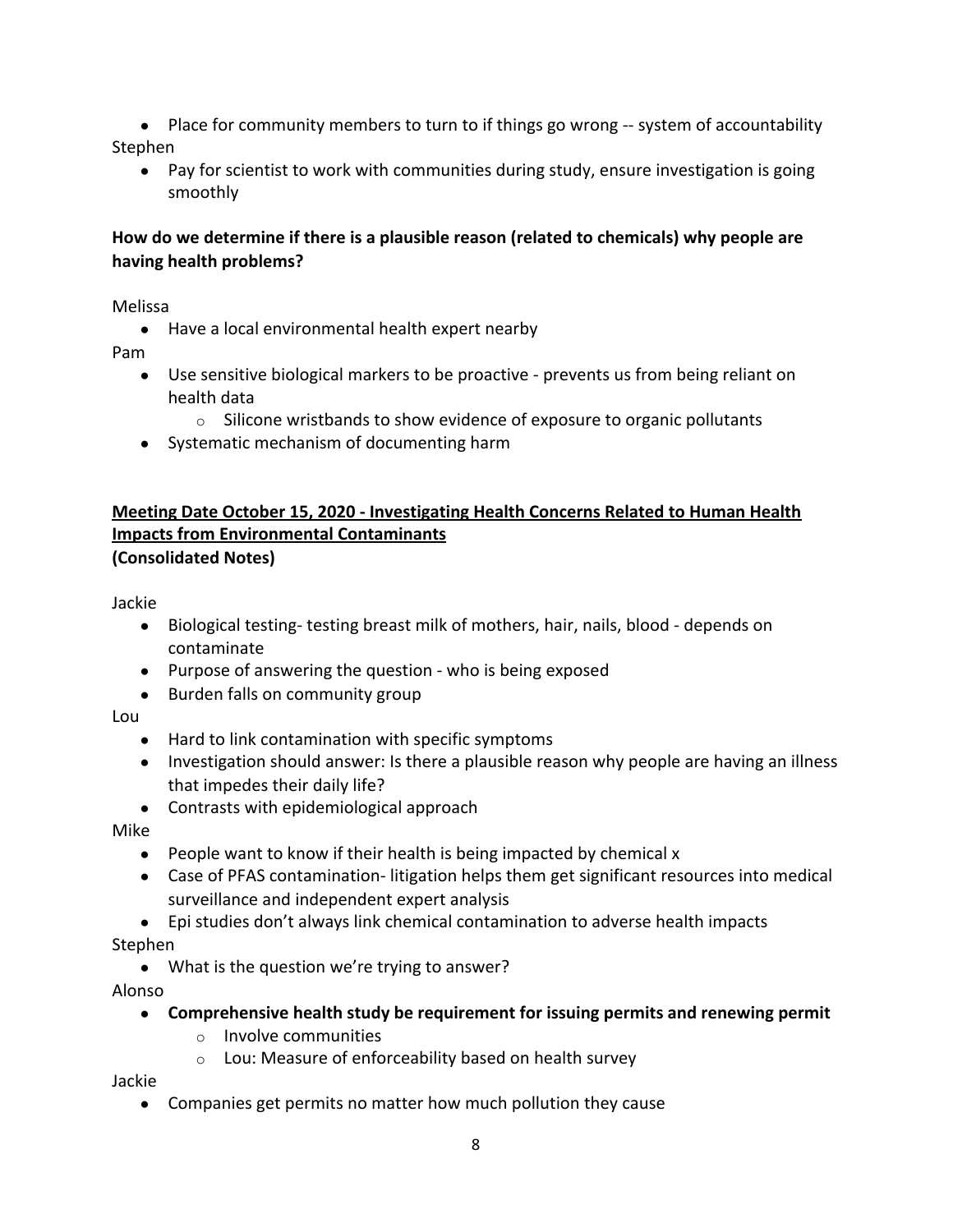#### **● Define a radius for where health studies take place**

 $\circ$  However, difficult to define how far chemical has traveled from the initial source

#### Lou

- Stuck going through courts and administrative appeals
- There needs to be some "bar" of exposure shouldn't need to prove their exposure

● People shouldn't have to wait out court settlements - they could die before case finishes

#### Alonso

● If Cancer rate higher than state/national average should be addressed before permit renewals

#### Mike

- Use EJ to document communities that are already overburdened by health impacts
- Stephen: Use of EJ to determine sacrifice zones

#### Becky

- Establish an area that should be set up with monitoring system
	- o Define a radius
	- o Independent from EPA

Lou

- Investigation: Determines that individual has "standing" if they were in such a radius
- Presumption that individual has a problem

#### Alonso

- Addition of special education classes from students suffering from attention span disorders in East Liverpool
- Comprehensive health study could prevent this

Mike

- Presumptive cancer laws: States have laws that presume if firefighter contacts cancer, it was occupationally related
	- o No need to prove exposure
	- o True for 10 different cancers
- Presumption that health is being harmed if people live in overburdened communities Jackie

# ● Presuming proximity and health impacts

Stephen

- Use Agent Orange Compensation program and dioxin exposure to inform response
- Being present in areas exposure is sufficient to merit remediation

Lou

● Response to individual problem - company's responsibility to act (Due diligence clause)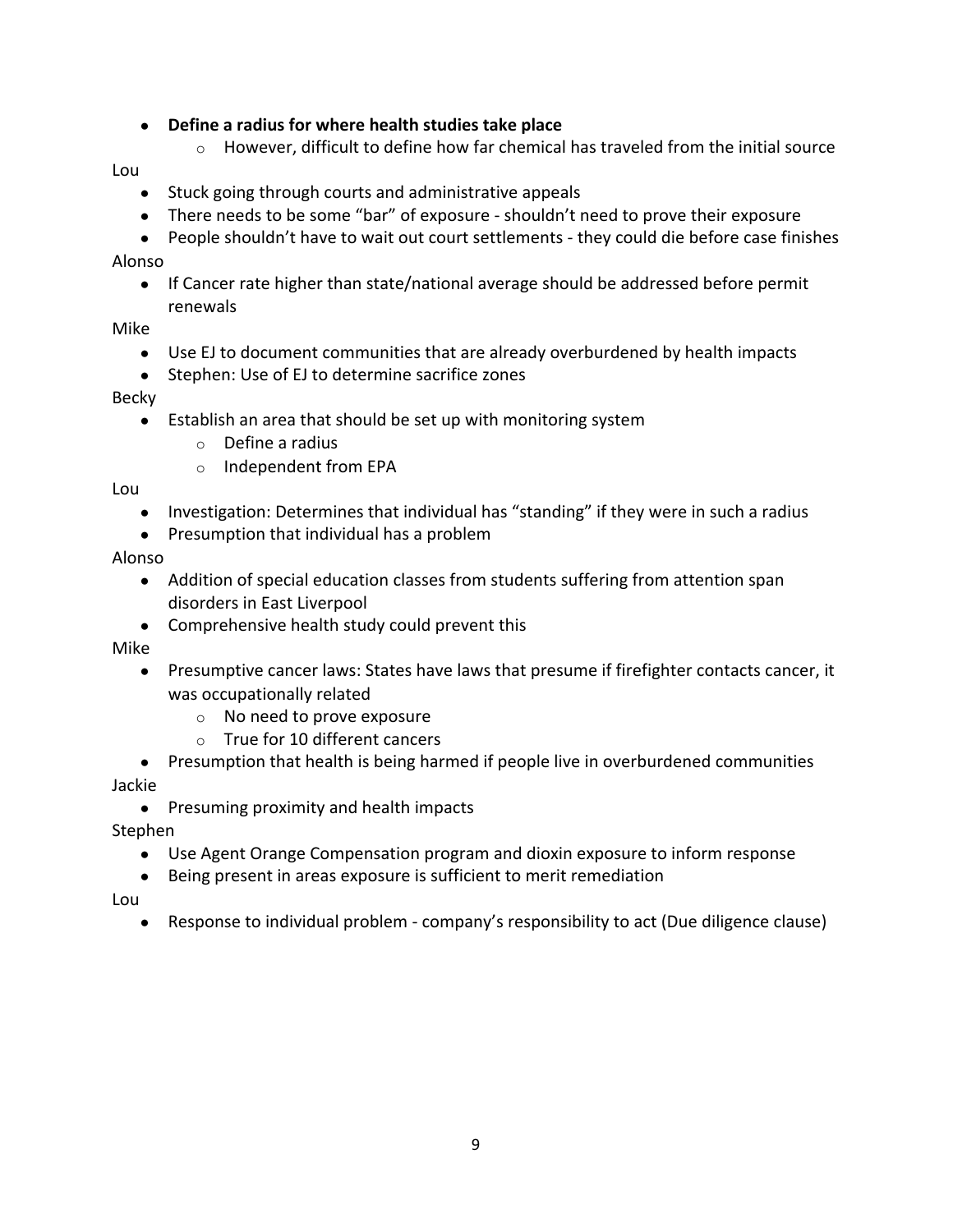# **GROUP C. Cumulative Impacts of Chemical Contamination**

NOTE: This group has not met yet. The notes below are comments related to the topic expressed by participants across other breakout groups.

### **Questions to Explore**

- How would you evaluate cumulative health impact of contamination?
- over time (multiple chemicals, multiple sites, multiple industries, etc.)?
- How do you determine what burden is unacceptable?
- Are there existing tools to address this question CA EPA USEPA EJ Screening tools?

# **Overarching Cumulative Impact Points**

- The value of human life is the basis for environmental protection
- Proactive rather than reactionary approach to investigation
- Health-based standards for intervention
- Examine communities with legacies of contamination/pollution
- Preventative approach don't assume there is a safe level of a chemical
- Examine cumulative effect of multiple industries together in an area
- Transparency of what chemicals companies are producing

# **GROUP D. Community Involvement and Participation**

NOTE: This group has not met yet. The notes below are an assortment of thoughts related to the topic expressed by participants across other breakout groups

# **Questions to Explore**

- How should the community be involved in the decision making process?
- What resources would you need to be an active engaged participant in the investigation process? ("level the playing field")
- Is there specific information a community would need to be an active engaged participant in the investigation process?
- How do we integrate government accountability into the process?

# **Overarching Community Involvement Points**

- People shouldn't have to prove they were exposed at a level that would have caused their health problems- presumption that individual's health problem related to exposures being monitored
- Community has real-time access to health and environmental data